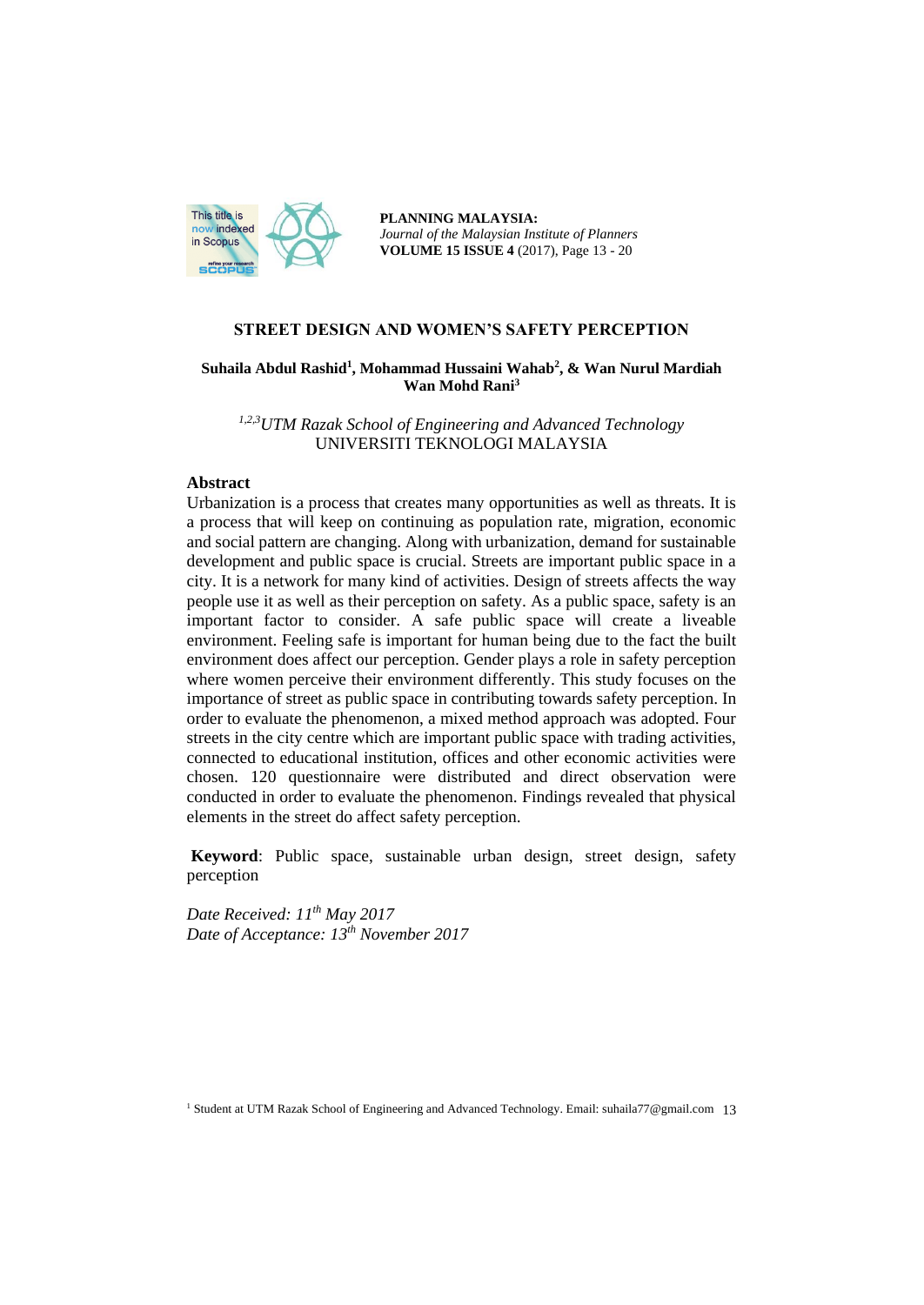## **INTRODUCTION**

Urbanization rate are increasing at global level and in Malaysia alone it is increasing (World Bank, 2015; Masron et al, 2012) especially in major cities like Kuala Lumpur, Georgetown and Johor Bahru (World Bank, 2015). During urbanization process, built environment, including public space, will definitely be changing according to the demand and needs of the population, and the economic and political scenarios. The way we design our built environment are affecting social aspect, especially the design of public space where the current trend has led to private ownership, and affecting usage and sense of place. Public space can encourage socially acceptable or unacceptable behavioural responses, therefore it should be designed to become the physical sign of cultural expectations (Thomas, 2002). A sense of feeling safe in a public space has a great influence on perception. Stanley et al. (2012) found that the form and function of public space vary based on particular cultural arrangements, but still having similar features. It needs to be inviting, lively, attractive and comfortable. According to Soholt (2004), there are three main criteria for public space; protection, comfort and enjoyment.

Public space is an important element of urban design, which comprises street and square. However, in Malaysian context, streets are more dominant in terms of usage due to several factors, especially due to our hot and humid weather. For centuries, street acts as public space. During the medieval period it was a social and political space as well as marketplace. Street also formed the cities through its grid iron layout. However, over the years, street design has changed due to advancement in technology as well as our increasing dependency on motorised vehicles. The grid iron layout which was dominant previously has given way to long and wide street sandwiched by tall buildings. This has made street became less pedestrian-friendly and resulting in diminishing the role of street as a public realm. Rudlin et al. (2009) found that the traditional street are more robust and attract more people to urban area.

Street has been considered as a 'symbol' of public space and has always been the centre of attention. According to Mehta (2008), street has been recognised as public space by modern urban societies rather than the town square or the piazza. Design of the street is important as this is where public life happen, where people mingle and do their everyday activities from trading to leisure. In order to maintain sense of place and public life, it needs to be safe and comfortable for all. It should be free from crime and people should feel free to use it with no fear of their safety (Carmona et al., 2003). Safety is major issues in the cities not only in developing country like Malaysia but also in developed country (UN Habitat, 2007).

Research shows that fear is more dominant among women where they feel more vulnerable compared to men especially when being in the street at night. However, with the changing and advancement in many aspects of life,

© *2017 by MIP* 14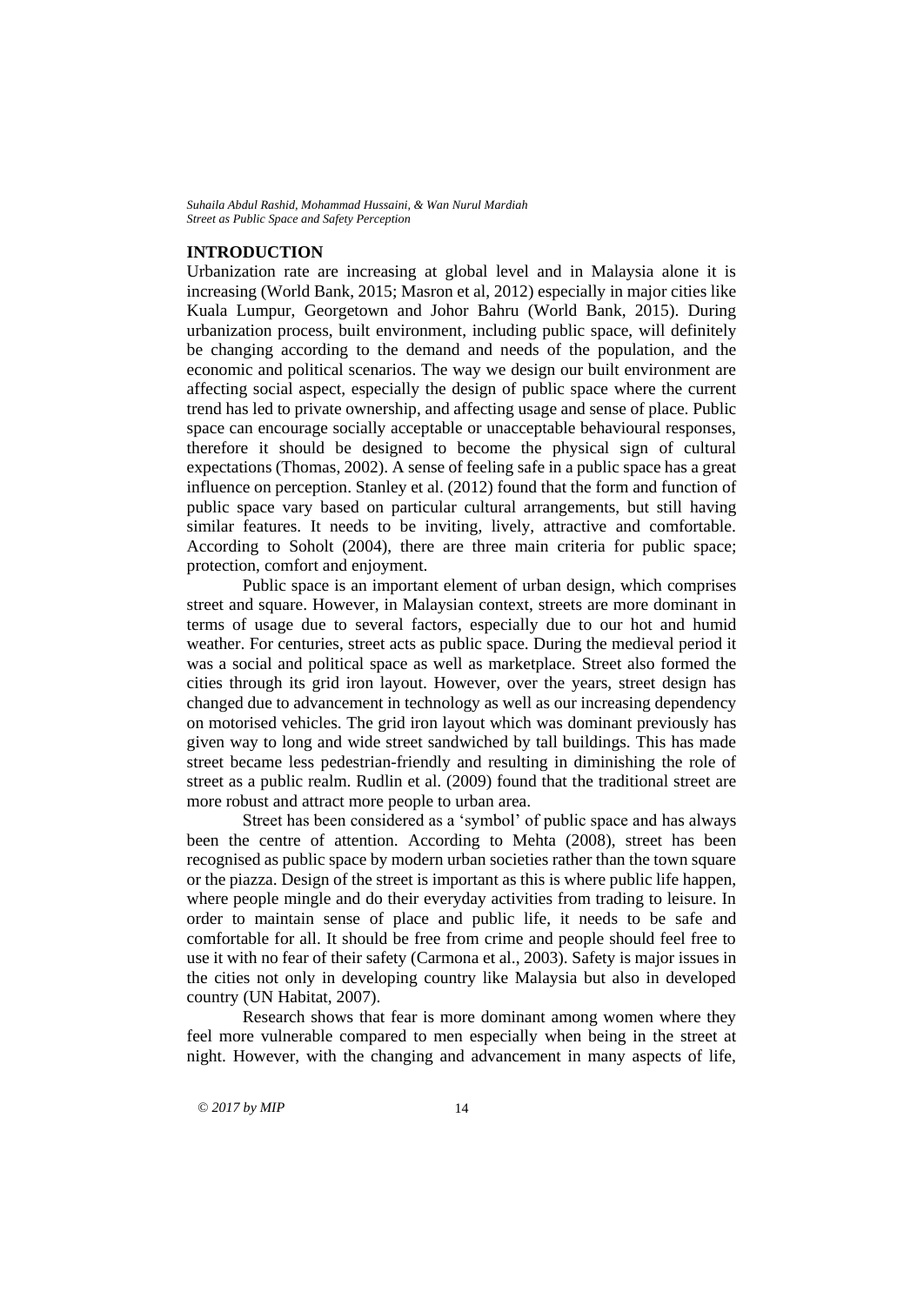*PLANNING MALAYSIA Journal of the Malaysia Institute of Planners (2017)*

women are changing the demographic in the city. Cities are occupied not only by men but also women for many purposes. Making public space safer for women is a major step ahead towards enhancing women's access to these spaces. Due to this, UN Women, UNICEF and UN Habitat have jointly launched the 'Safe and Sustainable Cities for All' programme, involving many countries. UN Women Safe Cities Global Initiative has also taken steps to overcome safety issue especially for women in public spaces. Street in the city is an important public space which women use especially the shopping street even though the design varies according to locality and culture.

According to survey by United Nations in 2012, it was found that women in developed country feel unsafe in their environment. In London, a 2012 poll found that 43% of young women had experienced street harassment in the past year. However, the number of women that appear in the public realm, during the day and especially at night, is an indicator of the health of a society and the safety and liveability of a city (Bloomingrock, n.d.). Thus, the design of the built environment, especially public space, must consider the safety of women so that more of them will feel safe, welcomed and comfortable using public space.

# **RESEARCH BACKGROUND**

The importance of safer street as public space is for all, not just specifically for women. However, since women are more vulnerable and perceive the environment differently, more attention should be given for them. In Malaysia, sustainable development is a continuing process along with rapid development. According to Saadatian et al. (2011), even though there are various initiatives have been taken, there are still weaknesses in the realm of sustainable development.

Perception of safety is influenced by many factors such as social, economic, cultural, environment and demographic (Boulange, 2011) and women were constantly reported as registering more fear of crime than men. Gender has been found consistently and strongly as an important factor associated with fear of crime. Women in general feel fearful (UN Women, 2015) compared to men (Grabosky, 1995). Rapoport (1977) highlighted that perception is the key process to connect people within the surrounding environment related to man and environment.

#### **METHODOLOGY**

This study adopted questionnaire survey as the technique to obtain primary data. 120 questionnaires were distributed to respondents who were chosen through convenient sampling in the study area. Additionally, site observation was also conducted by the researchers to corroborate the findings from the questionnaire survey.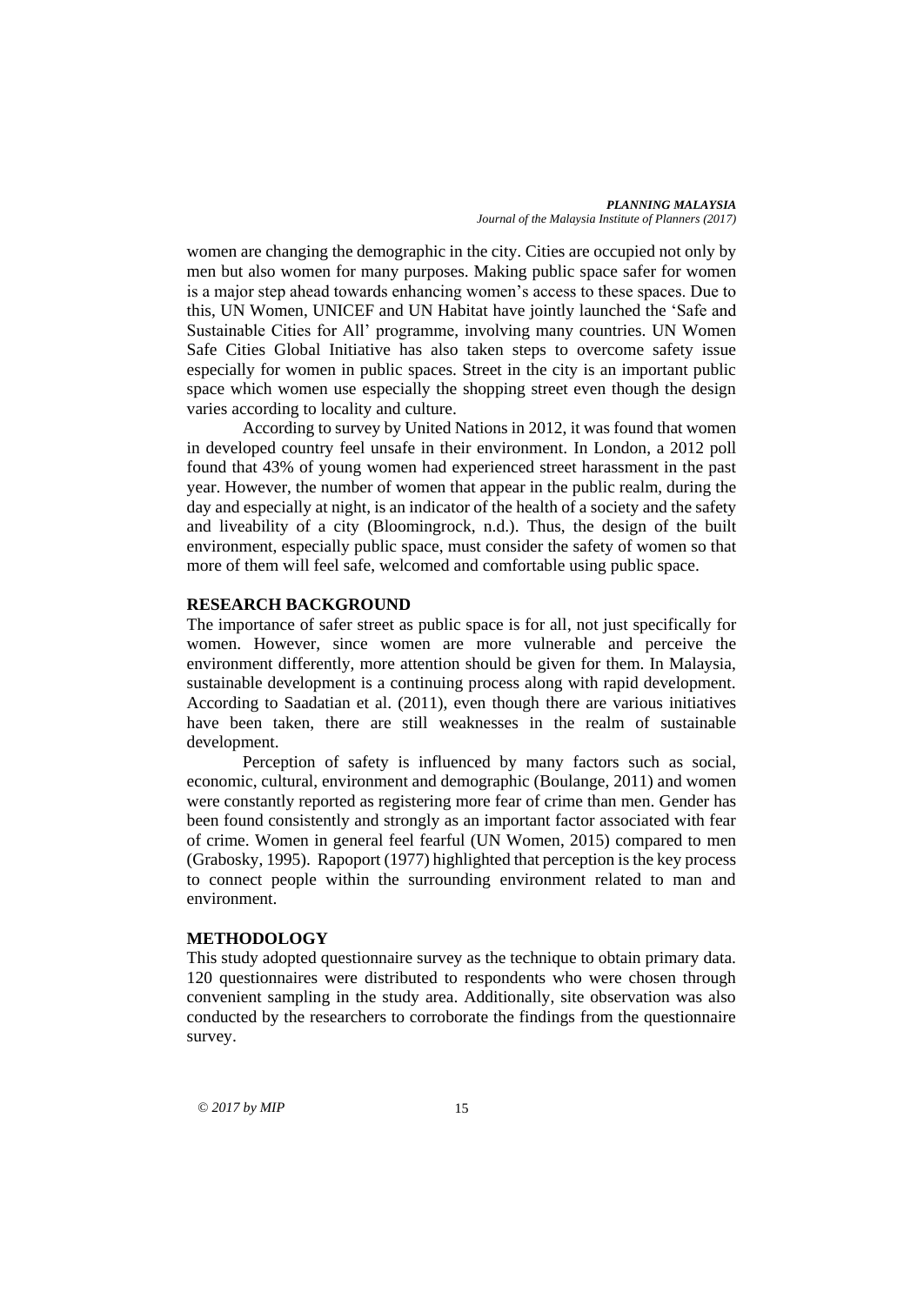The case study area was four significant streets located in Kuala Lumpur. These were Jalan Benteng, Jalan Melaka, Jalan Tun Perak and Jalan Melayu. These four streets are connected to Masjid Jamek LRT station and are the focal points for various types of activities, including historical landmarks such as the Masjid Jamek, that attract crowd to the area.

# **FINDINGS**

### **Physical Elements That Affect Safety Perception**

Findings from the questionnaire survey showed that majority of respondent (70%) agreed that physical elements in the area affect safety perception among women. These elements were visibility, land use mix, lighting, accessibility, orientation, signage and presence of vibrant activities.

On-site observation revealed that some of the elements that affect safety perception in the area were in less than sufficient state. However, the condition varies between streets. For instance, Jalan Melayu has a very good mixture of land use, accessibility, orientation and activities, but lacking in terms of visibility, lighting, signage and CCTV. Similarly, other streets in the area have different state of condition of the elements that affect safety perception. The current condition of the elements are as stated in Table 1 below.

| Table 1 Physical elements that affect safety perception |               |                      |                                  |                      |  |
|---------------------------------------------------------|---------------|----------------------|----------------------------------|----------------------|--|
|                                                         | <b>Street</b> |                      |                                  |                      |  |
| <b>Elements</b>                                         | Jalan Melayu  | Jalan Melaka         | <b>Jalan Tun</b><br><b>Perak</b> | <b>Jalan Benteng</b> |  |
| <b>Visibility</b>                                       | Obstructed    | Fully visible        | Fully visible                    | Obstructed           |  |
| Mixture of                                              | Variety of    | Less variety         | Variety of                       | Less variety of      |  |
| land use                                                | uses          | of uses              | uses                             | uses                 |  |
| <b>Lighting</b>                                         | Lack of       | Enough               | Enough                           | Lack of              |  |
|                                                         | lighting      | lighting             | lighting                         | lighting             |  |
| <b>Accessibility</b>                                    | Accessible    | Accessible           | Accessible                       | Accessible           |  |
| <b>Orientation</b>                                      | Fair          | Facing the<br>street | Facing the<br>street             | Poor                 |  |
| <b>Signage</b>                                          | Lack of       | Lack of              | Lack of                          | Lack of              |  |
|                                                         | signage       | signage              | signage                          | signage              |  |
| <b>Vibrant</b><br>activities                            | Vibrant       | Less vibrant         | Vibrant                          | Less vibrant         |  |
| <b>Provision of</b><br><b>CCTV</b>                      | Lacking       | Moderate             | Lacking                          | Lacking              |  |

*Source: Fieldwork, 2016*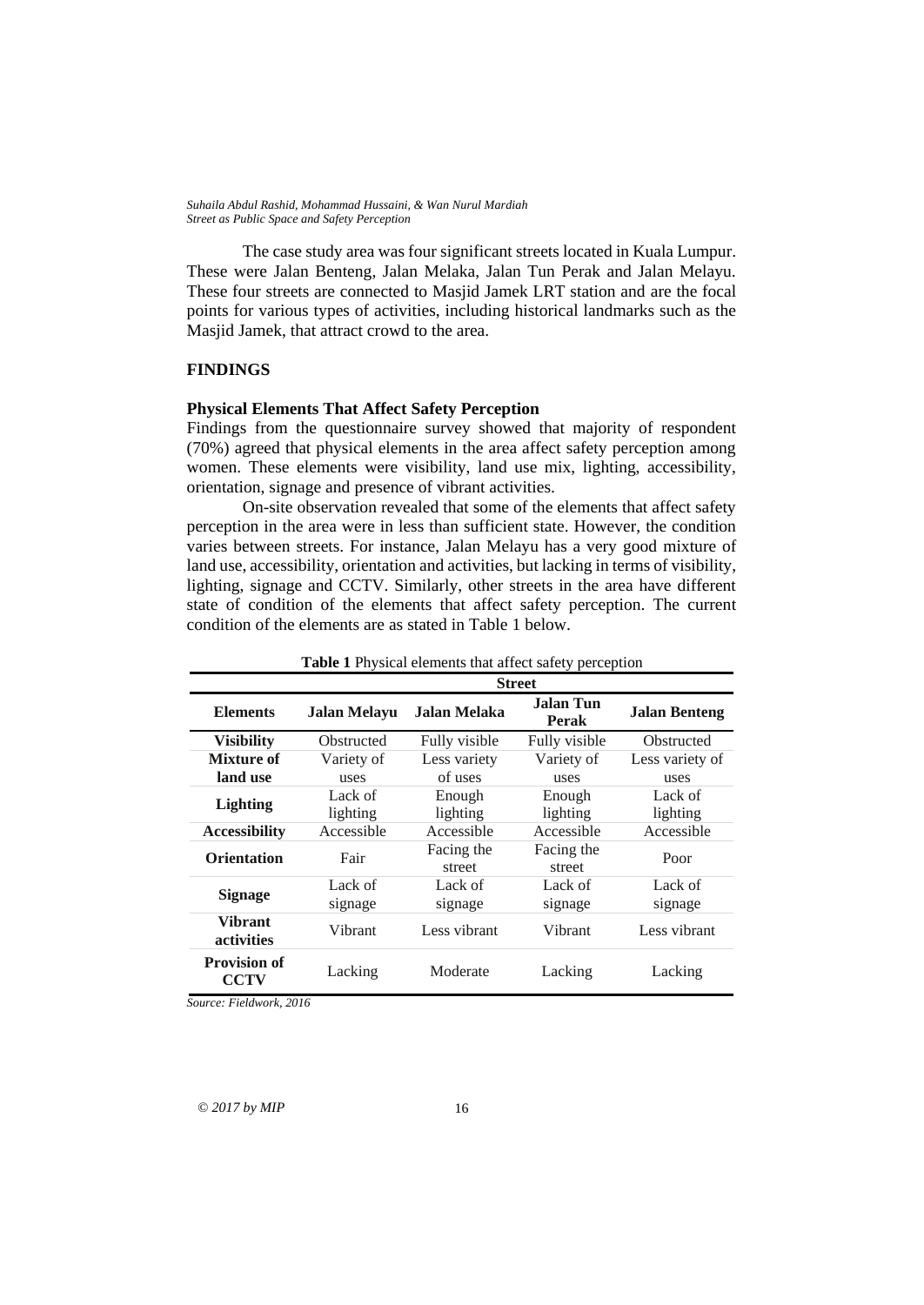#### *PLANNING MALAYSIA Journal of the Malaysia Institute of Planners (2017)*

Majority of respondents agreed that visibility is important in perceived safety, but through observation survey it was found that two streets, Jalan Benteng and Jalan Melayu, have poor level of visibility.

To be safe, places must also be well used. For this to happen, good urban design should address connectivity not in isolation, but alongside other qualities such as the mixture of activities and land uses.

The validity of findings from questionnaire survey was also corroborated when it was observed that women change their route when the environment was less safe to their perception. This has been observed at Medan Pasar where most of the five-foot walkway were crowded by foreign men. One snatch crime was also witnessed and this indicates that the area is not safe for women even during daytime.

Majority of the respondents also agreed that lighting is important and through observation, it was found that perception data is consistent. Some area do have lighting but poor visibility due to lighting quality and shadow due to lighting being blocked by tree canopy.



**Figure 1** Streets which are not visible for pedestrian –Jalan Benteng and Jalan Melayu *Source: Fieldwork, 2015*

Visibility was also affected by building design. Jalan Benteng and Jalan Melayu were poor in terms of visibility due to the design of the building as well as the activities along these streets. This has affected perception of safety especially at night. Jalan Melayu for example is a traditional street, but due to changes in economic and activities, new structures were added without considering safety factor. Jalan Benteng which is connected to Jalan Tun Perak is visible but poor in terms of surveillance since the street is fronted by the rear of the buildings and a river. Being lacking in terms of surveillance has attracted social incivilities such as beggars and homeless persons to the area.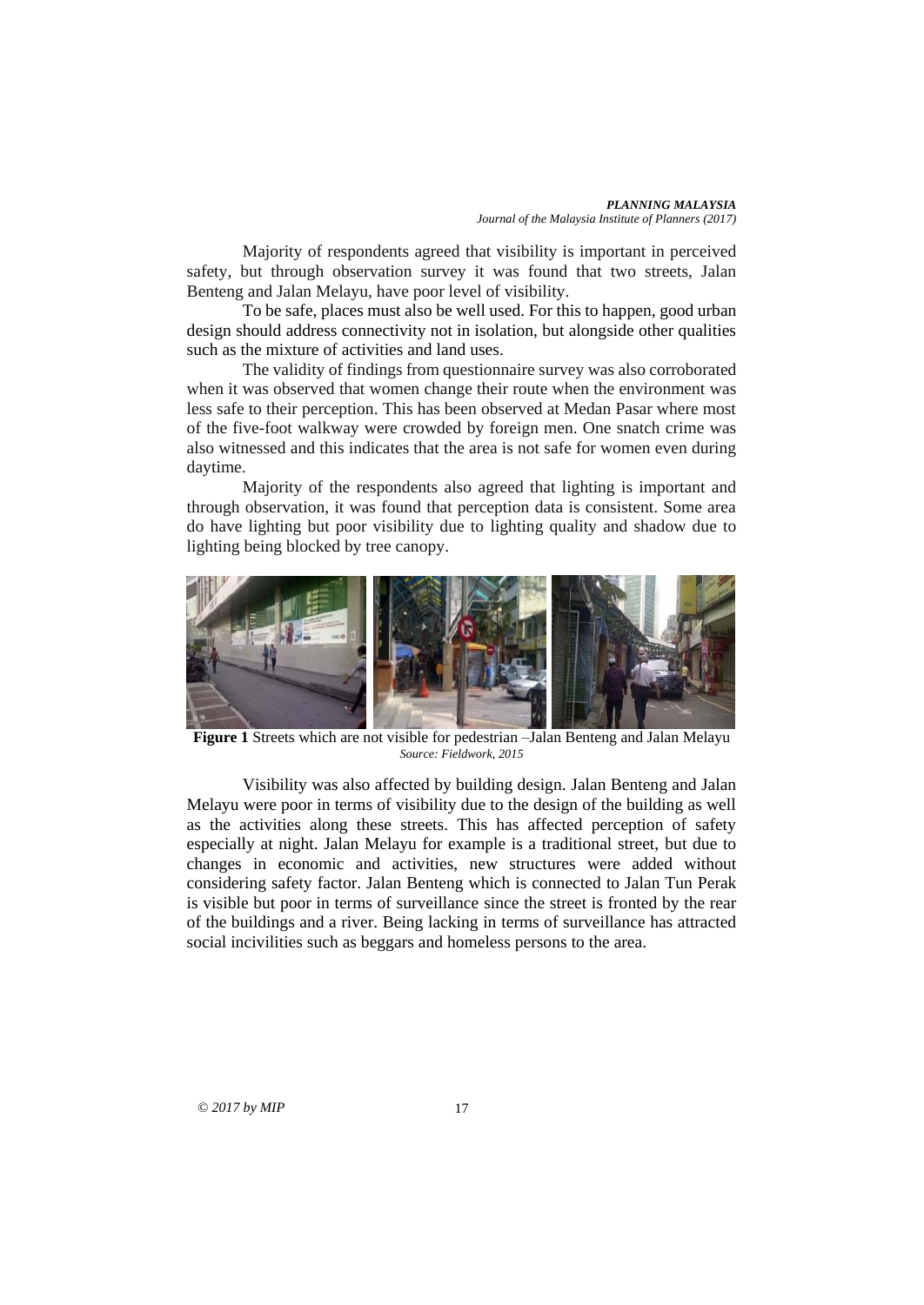| <b>Table 2</b> Comparison between questionnaire survey and on-site observation results |  |  |
|----------------------------------------------------------------------------------------|--|--|
|                                                                                        |  |  |

| Elements               | Questionnaire $(N=120)$ | Observation  |
|------------------------|-------------------------|--------------|
| Hidden walkway         | 95 %                    | Relevant     |
| Underground passageway | 86 %                    | Not relevant |
| Single land use        | 78 %                    | Relevant     |
| Unkempt landscape      | 85 %                    | Not relevant |
| Lack of lighting       | 90 %                    | Relevant     |
| Graffiti               | 85 %                    | Not relevant |
| Litter                 | 92 %                    | Not relevant |
| Poor maintenance       | 90 %                    | Not relevant |

*Source: fieldwork, 2016*

Results from questionnaire survey indicated that women feel unsafe when presented with negative elements in their environment such as litter and graffiti with over 80% of respondents were in agreement. However, from observation, it was found that these two variables were insignificant towards perceived safety. Women were seem unfettered by litter and graffiti in the area.



**Figure 2**: Physical incivilities *Source: Fieldwork, 2015*

# **SOCIAL ELEMENTS**

Social elements like crowding, street beggars and homeless people have been found to be among the factors that affect safety perception. The study area is attracting social incivilities due to the urban design and condition of the area where some parts were not properly maintained. The presence of homeless people and street beggars add to the social incivilities of the area and create an environment which is perceived as safe for other users, especially by women and at night.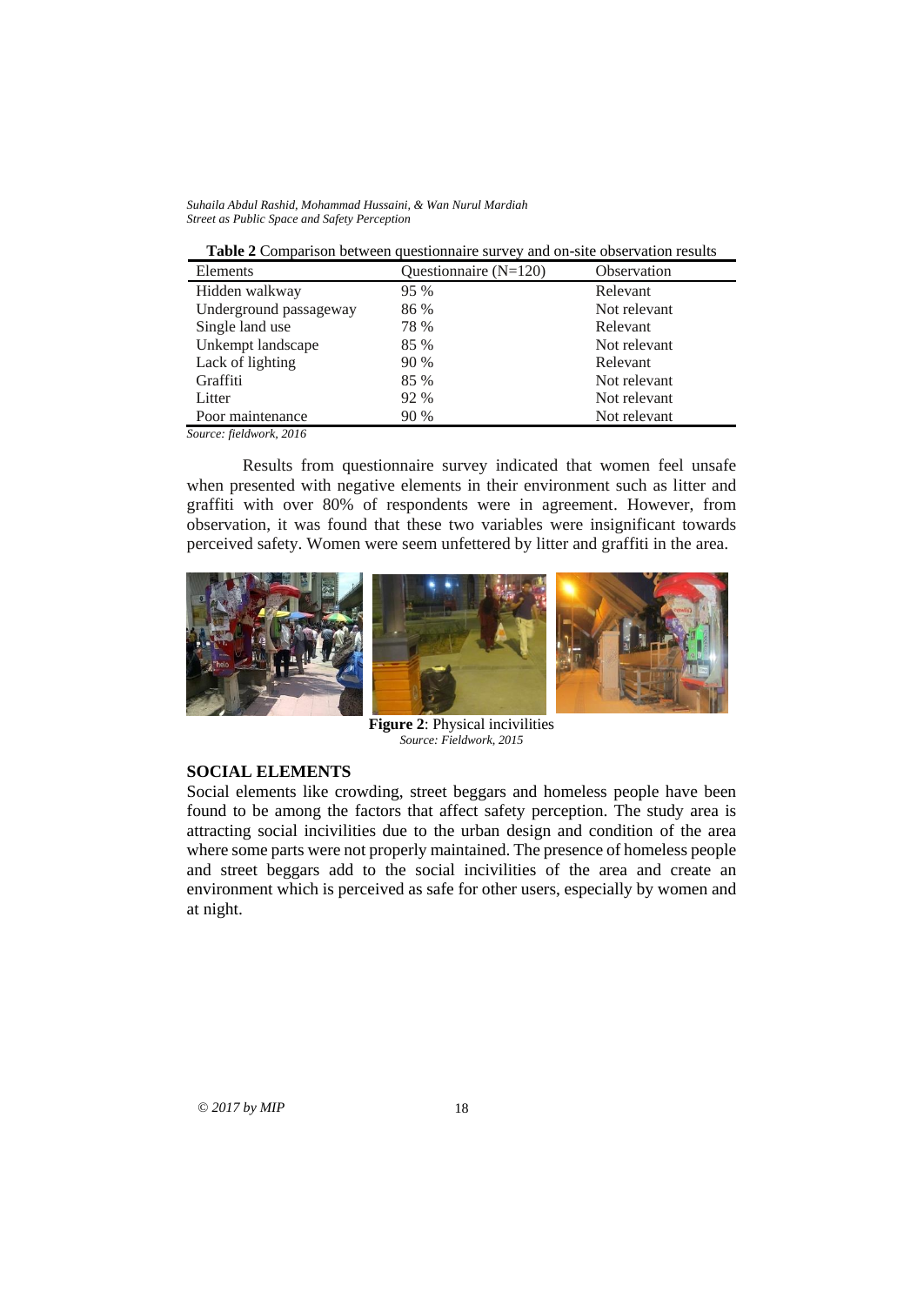#### *PLANNING MALAYSIA Journal of the Malaysia Institute of Planners (2017)*



**Figure 4**: Social incivilities *Source: Fieldwork, 2015*

# **CONCLUSION**

Findings from this study showed that both physical elements and social elements affect safety perception among female users of public space such as the streets. From this study, it shows that physical elements of the street are affecting perception of users in different ways according to location and time. Streets as public space are populated area; therefore, they should be designed with safety aspect in mind. Besides the physical elements, social elements also need to be addressed in order to increase safety perception and to encourage the use of street as public space. As the country moving towards developed nation, a liveable aspect of life which include safety should be the priority. Future study should explore more on the relationship of physical elements and perception according to local criteria and demographic background.

#### **ACKNOWLEDGEMENTS**

This study was made possible with support from UTM Razak School of Engineering and Advanced Technology.

### **REFERENCES**

- Bloomingrock (n.d.). *Designing safe cities for women*, Retrieved from https://www.smartcitiesdive.com
- Boulange, C. (2011). *The effect of urban crime and perceived safety on urban levels of physical activity: a review*. World Health Organisation Kobe Centre for Health Development. Retrieved from www.who.int
- Carmona, M., Heath, T., Oc, T. & Tiesdell, S. (2003). *Public places-urban spaces: The dimensions of urban design*. UK: Architectural Press.
- Grabosky, P. N. (1995). Fear of crime and fear reduction strategies*. Trends & Issues in Crime and Criminal Justice,* 44, 41-60.
- Masron, T., Yaakob, U., Ayob, N.M., & Mokhtar, A.S. (2012). Population and spatial distribution of urbanisation in Peninsular Malaysia 1957-2000**.** *Geografia: Malaysian Journal of Society and Space*, 8(2), 20-29.
- Mehta, V. (2008). Walkable streets: Pedestrian behaviour, perceptions and attitudes. *Journal of Urbanism: International Research on Placemaking and Urban Sustainability*, 1(3). http://dx.doi.org/10.1080/17549170802529480

© *2017 by MIP* 19